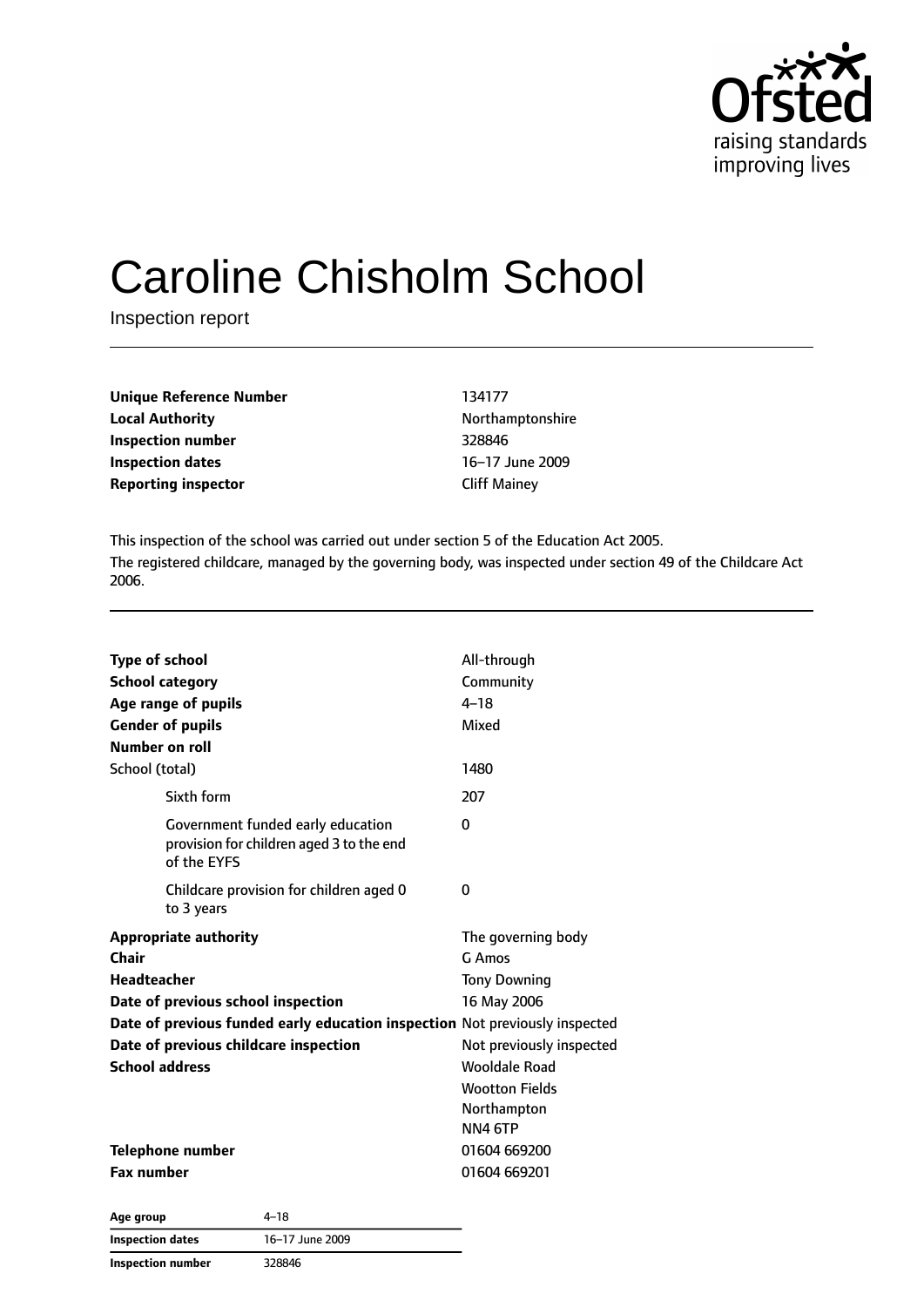.

<sup>©</sup> Crown copyright 2009

Website: www.ofsted.gov.uk

This document may be reproduced in whole or in part for non-commercial educational purposes, provided that the information quoted is reproduced without adaptation and the source and date of publication are stated.

Further copies of this report are obtainable from the school. Under the Education Act 2005, the school must provide a copy of this report free of charge to certain categories of people. A charge not exceeding the full cost of reproduction may be made for any other copies supplied.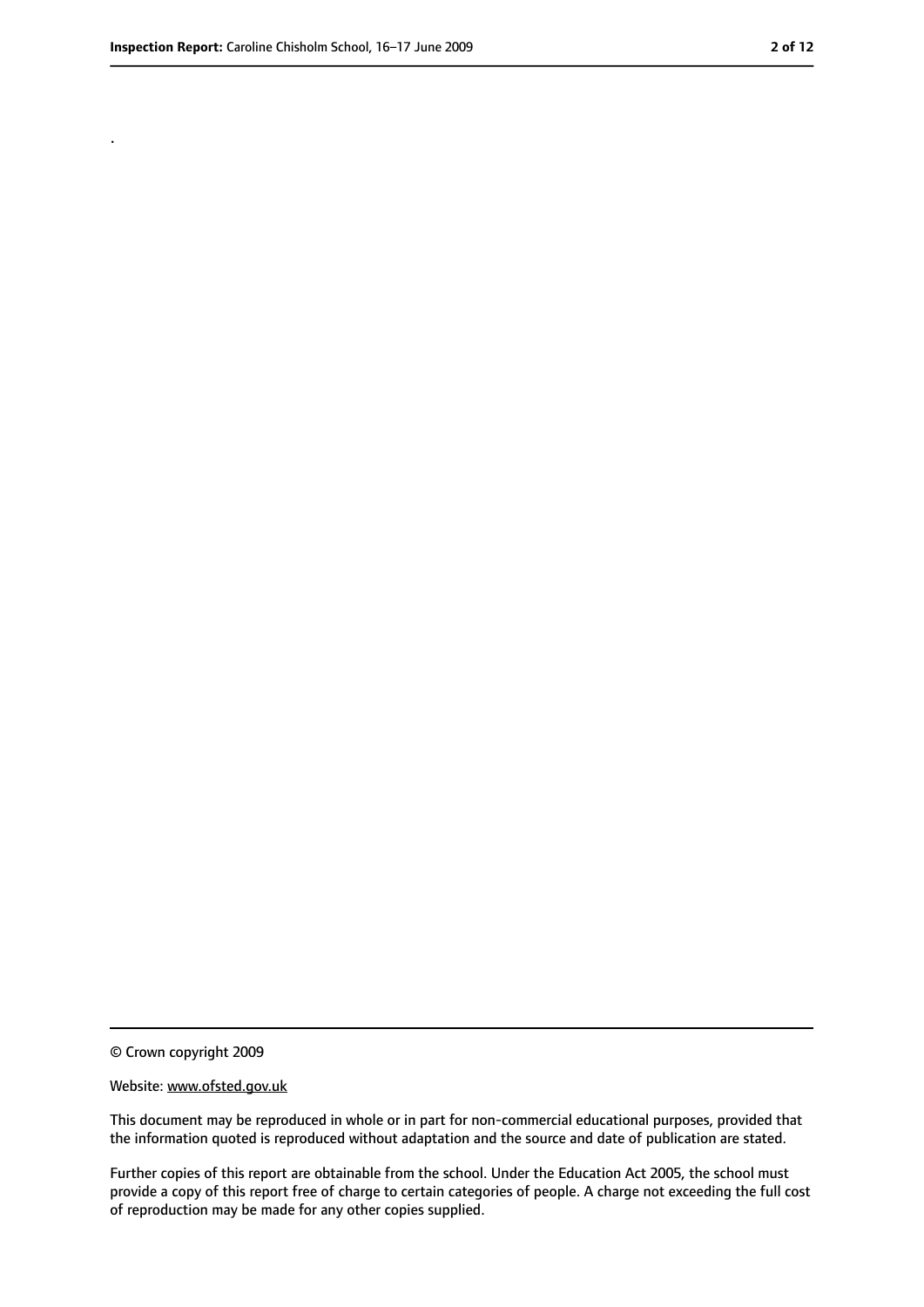# **Introduction**

The inspection was carried out by five additional inspectors.

## **Description of the school**

Caroline Chisholm School opened in 2004 in a semi-rural setting and is at the heart of a centre for learning for the community, including a public library and a nursery. Caroline Chisholm School is an all-through school with pupils aged from four to 18, and has business and enterprise specialist status. Most pupils are from White British backgrounds and some are from different minority ethnic groups. The proportion of pupils with learning difficulties and/or disabilities is above average. There is special provision made for secondary-age pupils with autism or Asperger's syndrome. This group of pupils are fully integrated into main school classes. The school has been successful in achieving Healthy Schools accreditation.

The school has provision on its school site for nought to three-year-olds. This is inspected separately.

### **Key for inspection grades**

| Grade 1 | Outstanding  |
|---------|--------------|
| Grade 2 | Good         |
| Grade 3 | Satisfactory |
| Grade 4 | Inadequate   |
|         |              |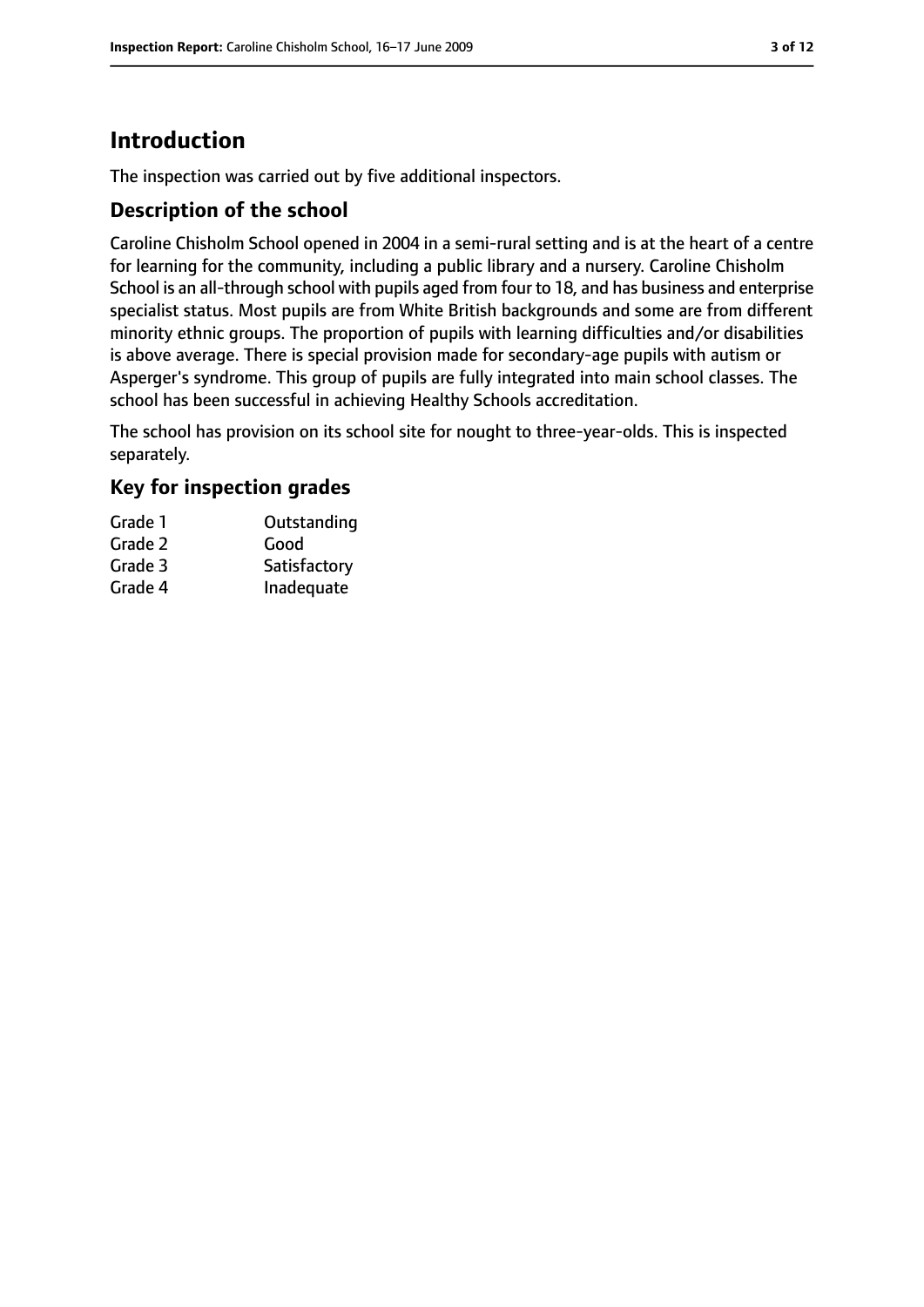# **Overall effectiveness of the school**

#### **Grade: 1**

Caroline Chisholm School provides an outstanding quality of education. Pupils achieve well academically, build outstanding personal qualities and gain immense enjoyment from their studies due to the school's provision. Parents identify that teachers are enthusiastic and encourage pupils to aim high.

The excellent leadership of the principal and vice principals, coupled with support from the high calibre leadership team, has secured an impressive track record of improvement and is driving the school forward at a very rapid pace. Through rigorous self-evaluation leaders at all levels accurately identify where development is needed and are making timely improvements to ensure better outcomes for learners. School improvement planning is detailed and well prioritised and provides a highly effective tool for measuring the impact of actions taken. Governors provide constructive, critical challenge, seek best value in all decisions and ensure full accountability. All of these features are supporting the school's outstanding capacity to continue to build for success.

Pupils achieve well during their time at school. The outstanding nurturing environment in the Early Years Foundation Stage makes sure pupils receive a flying start. Pupils continue to make good progress over their time at school, though progress in Key Stage 3 is not quite as consistent as in other key stages. Overall current standards are above average at the end of all key stages and have kept pace with the national trend at the end of Key Stage 4. Pupils with learning difficulties, including those with specific needs, make progress which is at least as good as other pupils and often exceptional because of the high quality of expert support they receive.

Teaching is good overall and results in good learning for pupils of different abilities. Some teaching is outstanding and features challenging activities and effective questioning that engage and enthuse the pupils so that they extend their knowledge and build new skills at a brisk pace, and really enjoy their studies. Occasionally pace and challenge are less in evidence in otherwise satisfactory lessons, particularly in Key Stage 3, and in these instances pupils' interest wanes and progress slackens. The use of marking and feedback to help learners know how to improve their work is also variable. Where these are strongest they provide valuable information to pupils to enable them to become more responsible for their own learning.

The curriculum is outstanding and plans are well advanced to make it even better, for example with a further expansion of vocational provision. There is very positive impact from the school's business specialism that results in a strong enterprise culture and good work ethic in all years. The curriculum fully provides for learners of all abilities and maintains high levels of challenge and interest. There is outstanding enrichment of the curriculum with extensive out of school sports and arts clubs and many other activities such as drama, gospel singing and school choirs.

Pupils' personal development and well-being are outstanding. Behaviour is particularly good and pupils feel very safe. There is very little bullying and robust systems are in place to deal with any that may happen. Very positive relationships and a well-developed curriculum mean that pupils enjoy their lessons and are able to make good learning gains both inside and outside the classroom. A high degree of responsibility is given to pupils and as a result they feel valued and contribute to the development of the school through the school council's numerous subcommittees. Examples of recent successful student council-led initiatives include eco schools, business and enterprise and healthy schools projects. Significant emphasis is given to health education, personal lifestyle choices and how to stay safe, and pupils' understanding of these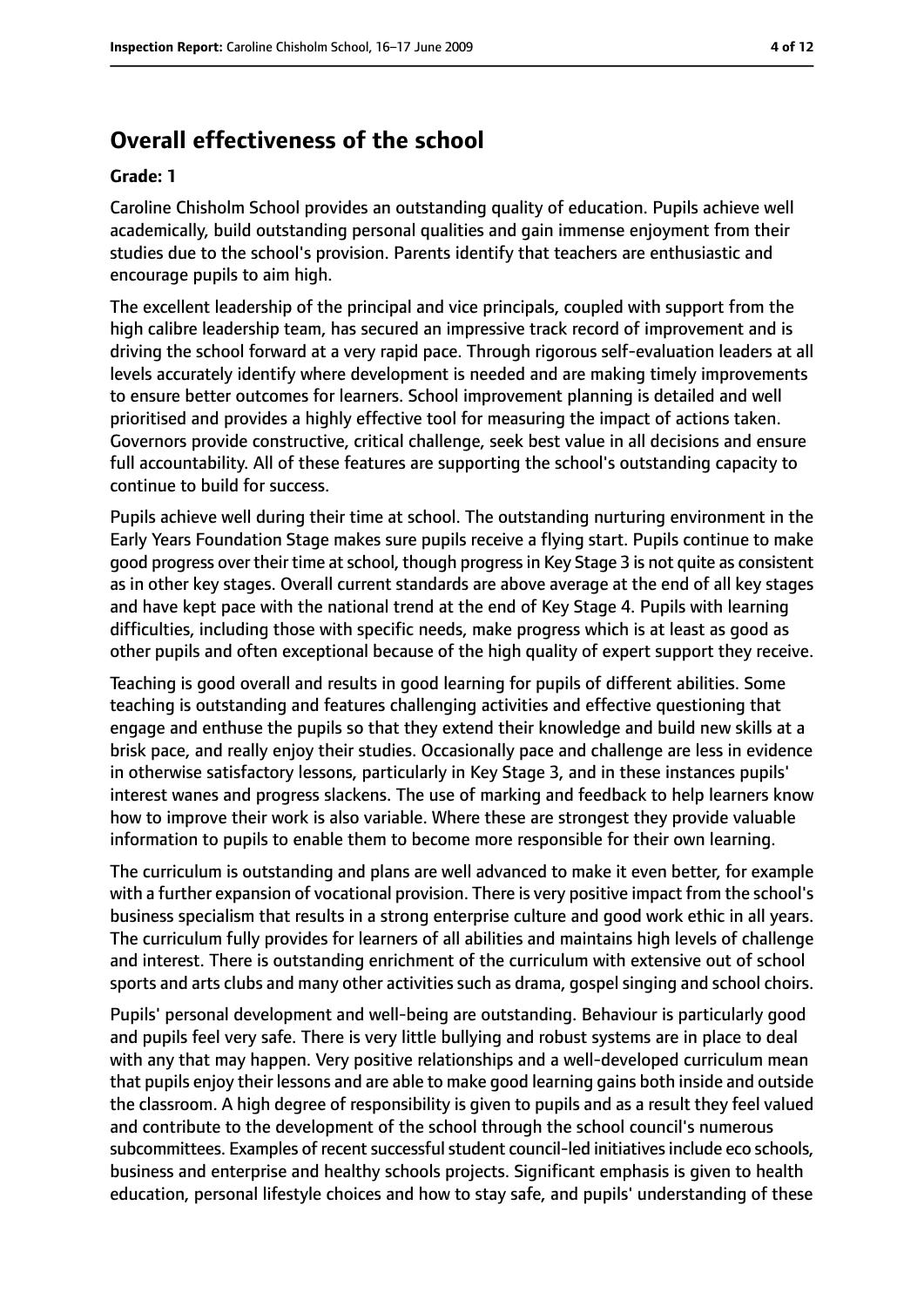areas is very good. They have a sound understanding of the range of cultures around the world, in Britain and in their local area.

Comments in the Ofsted parent questionnaire were very largely supportive of the school. For example: 'My daughter is very happy at school and we are very happy with her education and think she is doing very well' and 'Great staff and lovely children, looking forward to sending my other child starting in September!'

## **Effectiveness of the sixth form**

#### **Grade: 2**

The school is taking its first cohort of pupils through A2 examinations. There are no A-level results available to comment on but inspection of school data and lesson observations indicate that pupils make good progress and achieve well in the sixth form. Current standards in Years 12 and 13 exceed predictions based on pupils' GCSE results and are in line with or exceed national standards. Tracking systems are robust, enabling performance of individual pupils and departments to be monitored easily and underperformance challenged effectively. Self-evaluation is at an early stage due to the very recent establishment of the sixth form but there is exemplary practice in the rest of the school on which to build. The pupils enjoy their experience and have good attitudes towards their learning. Their personal development is outstanding with many taking on roles of responsibility both within the school and the wider community, for example as peer mentors or as part of a community volunteer scheme. This is helping them to develop into responsible young adults. Teaching is good and relationships between staff and pupils are positive. The well-qualified staff are making sure that pupils are able to engage in discussions, independent study and research. The school's laptop purchase scheme is widening access to information and communication technology and effectively supporting pupils with their sixth form studies. The retention rate on courses is high and many pupils progress to higher education. The outstanding curriculum provides a wide range of AS/A-level courses and offers a range of pathways to success for all abilities in this highly inclusive area of the school. The school is rightly intending to expand its vocational provision in the new academic year to ensure that all needs and interests are even better catered for. There is also an enrichment programme designed to deliver key Skills for Life such as economic awareness. The support and quidance the pupils receive are outstanding and help them to make good progress and well-informed choices for the future. The sixth form is well led and the day-to-day management is enhanced by the supportive work of the sixth form team of tutors.

## **Effectiveness of the Early Years Foundation Stage**

#### **Grade: 1**

Children arrive in the Reception class from a large number of pre-school settings with skills which are broadly at the levels expected for their age. They make excellent progress through the year, so that standards are above average by the time they enter Year 1. Nearly all children reach their early learning goals by the end of the year, and a high proportion are working beyond these. Numeracy skills are particularly strong. Children settle in well and make impressive gains in their personal, social and emotional development. They work together constructively and purposefully, and are helped in this by exceptionally well-planned provision. Engaging teacher-directed activities help put into place important basic skills. Children build on these skills through purposeful activities selected and initiated by them, and often linked to a recognisable theme. They check their progress with reference to a 'task board' which keeps them on track. The environment and activities are very stimulating, and children enjoy their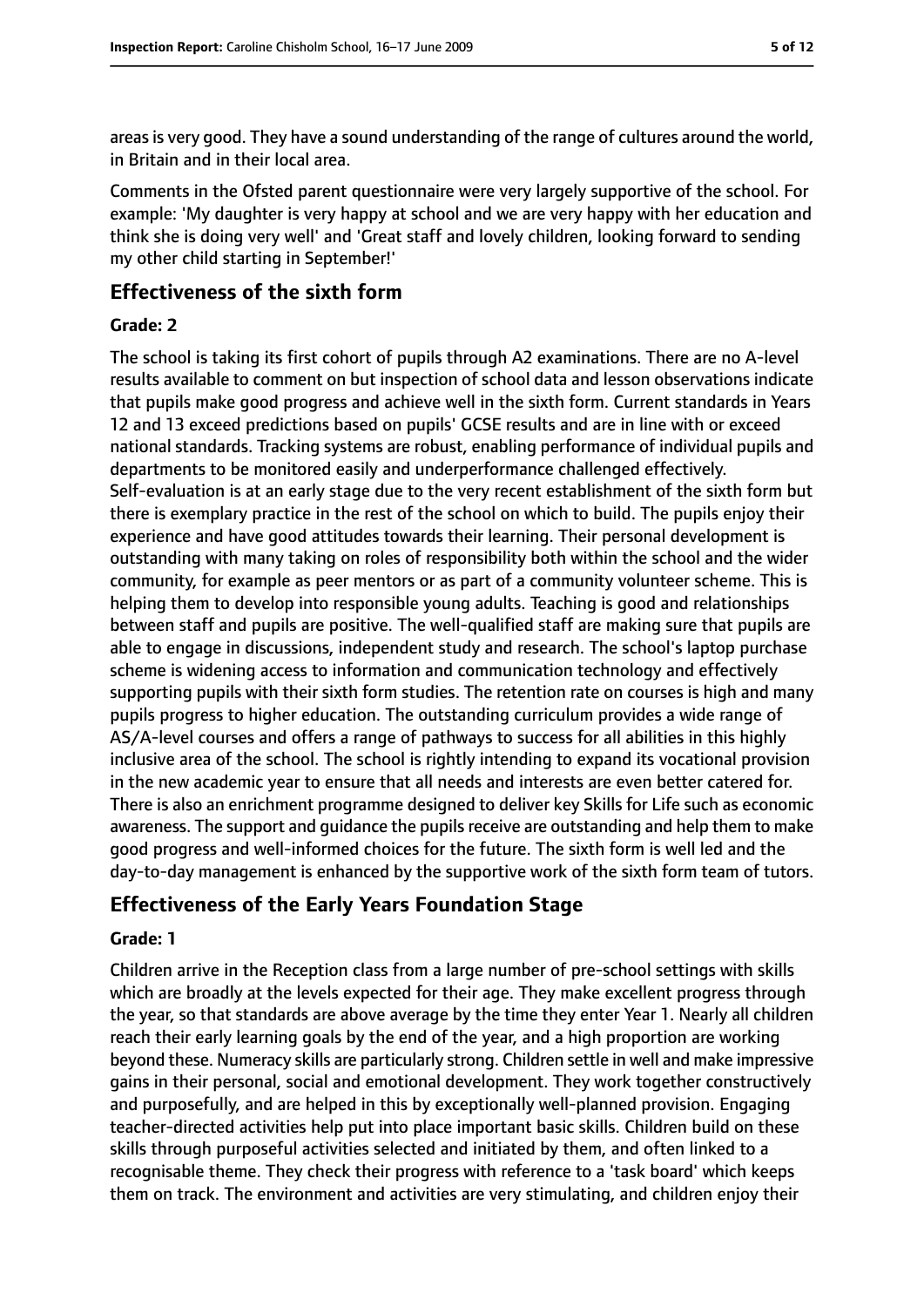learning. Children flow freely from indoor to outdoor activities, although the lack of a covered area outside one of the classrooms does offer some constraints. Children are very proud of the work they do, for example in developing their gardens of real fruit and vegetables or of colourful plants made from wood and paper! Their learning journals capture their successes and celebrate them with parents. The journals also engage parentsin learning through home-school challenges. Staff assess children's development carefully and use this information to plan where further intervention is needed, for example, with letter formation for one group of pupils. The leadership and management of the Early Years Foundation Stage are outstanding. Planning for improvement is based on the expert knowledge of the Early Years Foundation Stage leader and rigorous self-evaluation.

#### **What the school should do to improve further**

- Improve pace and challenge in Key Stage 3 lessons so that all pupils make consistently good or better progress.
- Improve teachers' expertise in questioning techniques, developmental marking and feedback by sharing the best practice already embedded in most subject areas.

# **Achievement and standards**

#### **Grade: 2**

Pupils join the school with skills which are broadly in line with those levels expected for their age. Pupils make exceptional progress during the Early Years Foundation Stage to reach above average standards by the time they transfer to Year 1.

Pupils continue to make good progress and achieve well in the primary stage. Standards in reading, writing and mathematics are above average at the end of Key Stage 1. Last year standards in English at Key Stage 2 dipped with the proportion of pupils reaching the higher Level 5 falling below the school's target. Good quality intervention, particularly to extend pupils' writing skills, has brought good improvement. Current standards at the end of Key Stage 2 in English, mathematics and science exceed those expected nationally.

Most pupils in Key Stages 3 and 4 progress well and are on track to reach their target grades, thus indicating that current standards are likely to be in line with the above average level seen in past years. Occasionally in lessons at Keys Stage 3 not all pupils are being sufficiently challenged to learn to their full capabilities. Current standards in Years 12 and 13 exceed predictions based on pupils' GCSE results and are in line with or exceed national standards.

One of the key factors contributing to the overall good picture of achievement is the highly effective use of performance data to track the progress pupils are making and provide targeted, individualised support to accelerate progress where necessary. This work has very good impact on supporting the tailor-made programmes of study for pupils with learning difficulties who make exceptional progress overall.

# **Personal development and well-being**

#### **Grade: 1**

Pupils display outstanding behaviour, very positive attitudes and enjoy excellent relationships with each other and staff alike. Pupils have a clear understanding of spiritual, moral, social and cultural issues and benefit from the many outside links the school has developed. Pupils say they feel very valued and as a result make a strong commitment to the school, particularly through the student council which has a large number of subcommittees and contributes to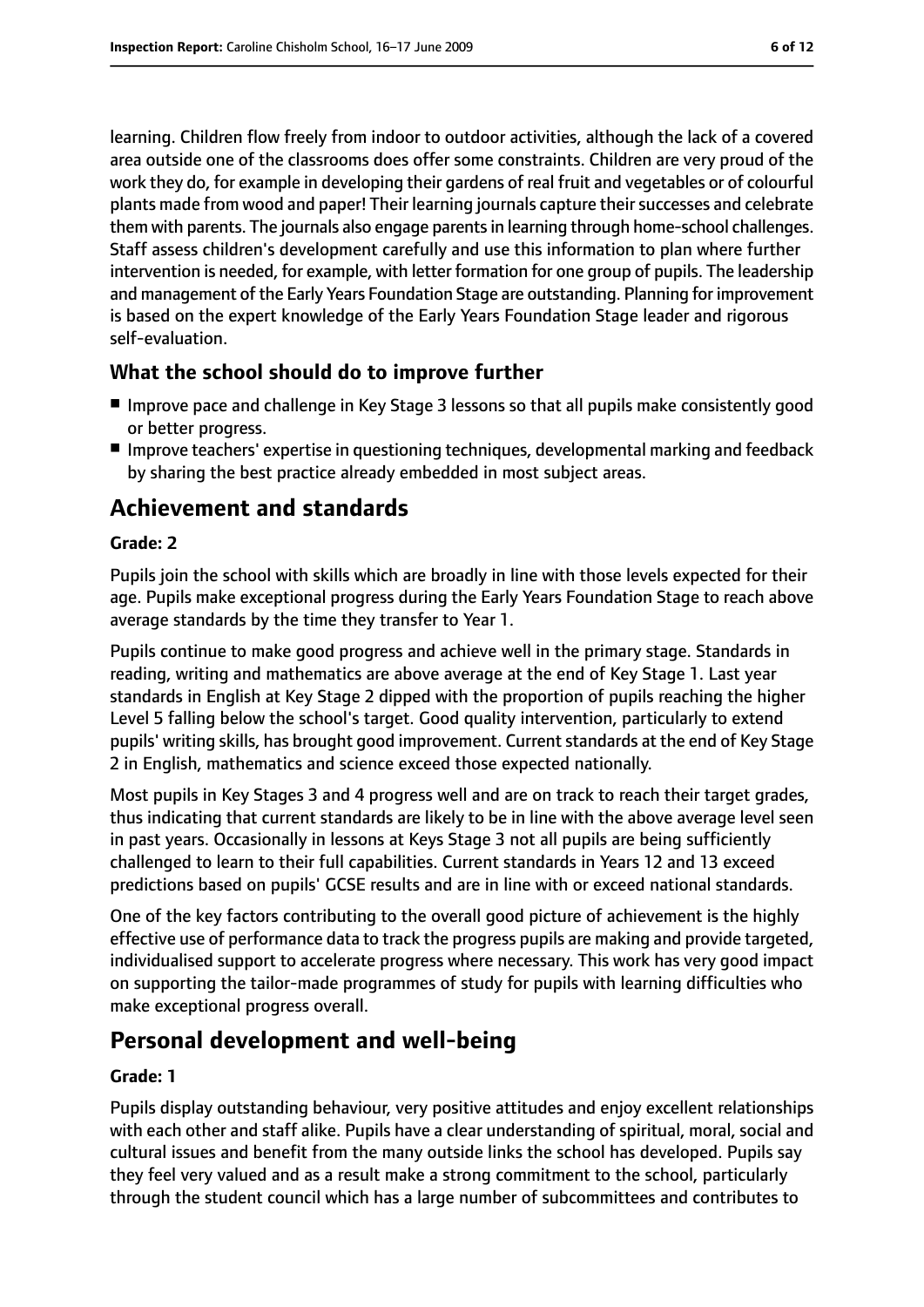the whole-school decision-making processes very successfully. Over 90% of pupils participate in the wide range of extra-curricular activities and there are many opportunities for the pupils to demonstrate leadership skills across both the primary and secondary phases, for example through the well-developed mentoring and buddying schemes. Pupils are well aware of the importance of healthy lifestyles and are aware of the importance of diet and healthy eating. Pupils identify that they feel very safe, instances of bullying are said to be rare and pupils know what to do if issues arise. There are outstanding opportunities to develop economic skills through the strong culture of business and enterprise which pervades the school. School attendance is outstanding in both the primary and secondary phases and exceeds national averages. These features are assisting the pupils in being extremely well prepared for the next stage of education and their future working lives.

# **Quality of provision**

## **Teaching and learning**

#### **Grade: 2**

Clear aims, regular checking of pupils' progress and well-structured conclusions to lessons are positive features found in much of the good and sometimes outstanding teaching, particularly in the school's specialist subject. In the best lessons teachers' good planning and secure subject knowledge lead to the delivery of well-focused lessons where pace and challenge, supported by effective questioning, enable pupils to make good, and increasingly outstanding progress. These features are not always evident in lessons in Key Stage 3. Here learners are not always questioned skilfully enough to help them deepen their knowledge, develop critical thinking skills and meet new challenges. Assessment practices are on the whole very good but marking is inconsistent. At its most effective, detailed information supports pupils in improving the quality of their work and encourages them to aim high. The sensible deployment and very skilful work of teaching assistants helps pupils with learning difficulties and/or disabilities to make consistently good and often exceptional progress.

## **Curriculum and other activities**

#### **Grade: 1**

The school's business and enterprise specialism is exceptionally well managed and has a very strong impact on all aspects of school life. Opportunities to develop enterprise skills permeate the whole curriculum and contribute very significantly to pupils' outstanding preparedness for later life. As a consequence, a very high proportion of pupils go on to further education, training or employment. Teachers in all subjects plan consistently to develop pupils' team-working, problem-solving, investigative and independent learning skills. As a consequence, pupils readily take responsibility for their own learning, and in lessons are highly focused on the task at hand. Excellent links with locally based business organisations drive a rich programme of work-related and enterprise activities, including highly regarded enterprise challenges and work-experience placements. Acrossthe primary phase, the curriculum promotesthe development of key learning skills through engaging themes and contexts. In the secondary phase, the curriculum is flexible enough to suit the range of interests and aptitudes of pupils. The school has well-developed links with partner colleges and work-based providers to offer a good range of vocational courses. Pupils benefit from a very strong enrichment programme, which allows them to develop their talents and interests in many areas, and especially in sport and the arts. The after-school sports programme has been particularly successful in encouraging the large majority of pupils in the school to take part. The school's programme of personal, social and health education has strong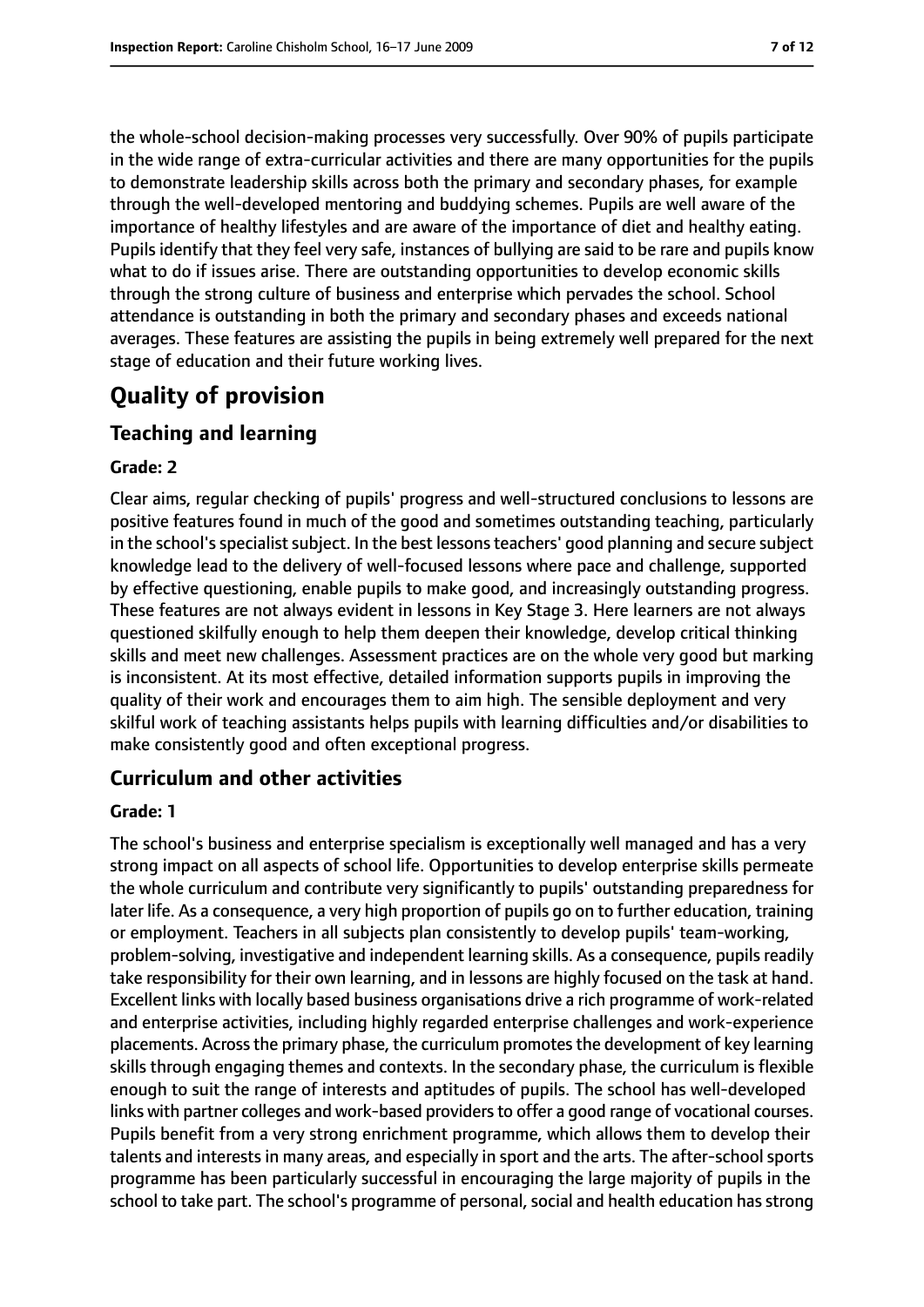input from a large number of external agencies and promotes a high degree of understanding of how to live safely and healthily.

#### **Care, guidance and support**

#### **Grade: 1**

The care, guidance and support for pupils are outstanding and make a very considerable contribution to their personal well-being. Safeguarding procedures for checking staff suitability are fully met. Child protection procedures are secure and health and safety matters are given a high priority. The school has correctly identified that an improvement in its record of staff training is required and is taking swift action to rectify this. Pupils are well informed about their progress and challenging targets are set in subjects for learners of all abilities. The differentiated nature of targets and support given to pupils are particularly impressive and enabling all pupils, regardless of background, to develop their knowledge and skills rapidly. Intervention strategies are quickly put in place to address any underachievement and sound academic guidance is contributing to the progress pupils are making, however some inconsistencies in the quality of marking remain to be addressed. The care, guidance and support provided for pupils with learning difficulties is exemplary throughout the school and pupils are very successfully integrated into the mainstream school. The school has very well-developed links with a range of partners and agencies to support and develop individuals and groups of pupils.

# **Leadership and management**

#### **Grade: 1**

A crystal clear strategic direction to the work and development of the school, including a strategy for promoting an inclusive, cohesive community, are key features of the school's outstanding effectiveness. The leadership team is driven by the desire to constantly improve the outcomes for all pupils and there is no complacency. This is at the heart of everything the school leadership does and in turn is embraced by the wider united staff team. A process of rigorous self-evaluation, underpinned by a robust target setting system, has been developed since the last inspection with good attention paid to ensuring that all development planning has clear and measureable success criteria. The senior team knows the school well and is perceptive in its judgements about the strengths and areas for development and moves swiftly to rectify shortcomings. Middle leaders share the vision for the school and contribute strongly to its success. Maintaining high levels of achievement is a clear priority, but there is also an emphasis on meeting individual needs and enabling each pupil, regardless of ability, to fulfil their potential. The school's specialist business status is having a significant impact throughout the school and providing some interesting opportunities for pupils to develop new skills and work with a range of outside partners. The governing body discharges its responsibilities exceptionally well and clearly provides highly effective support and challenge to the school. Given the trends of improvement in self-evaluation, achievement and the strong and purposeful ambition towards achieving excellence, there is outstanding capacity for further improvement.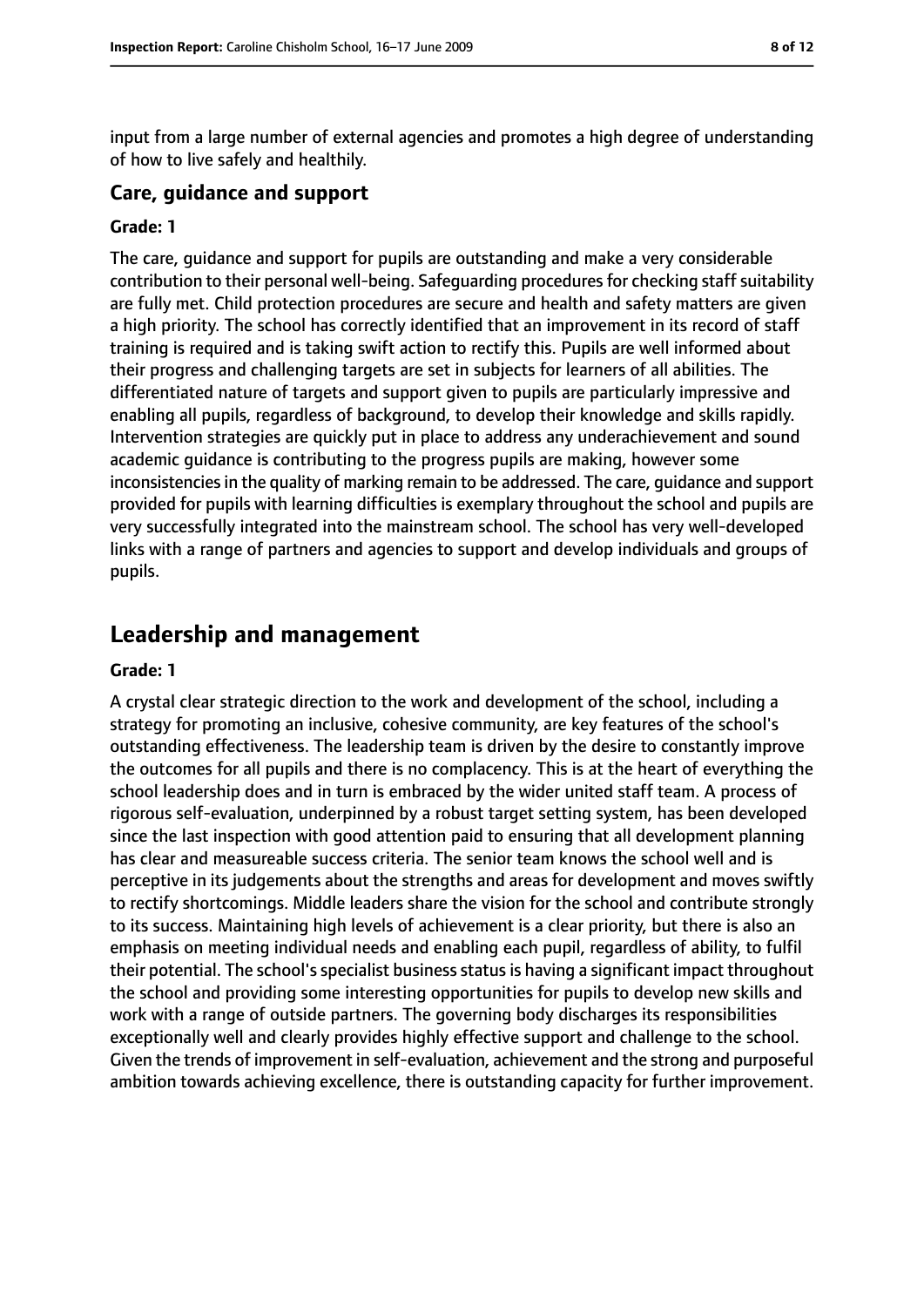**Any complaints about the inspection or the report should be made following the procedures set out in the guidance 'Complaints about school inspection', which is available from Ofsted's website: www.ofsted.gov.uk.**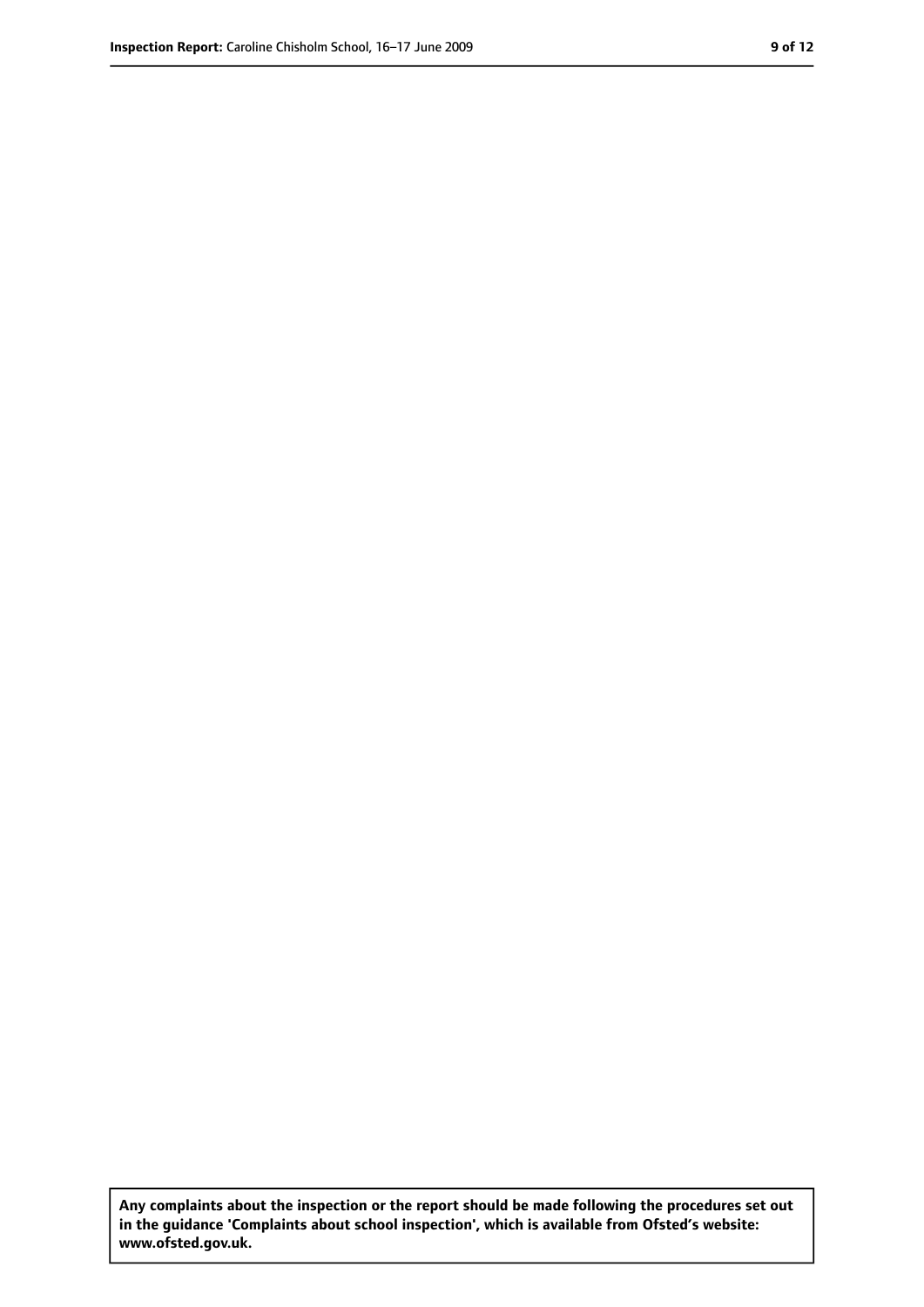# **Inspection judgements**

| Key to judgements: grade 1 is outstanding, grade 2 good, grade 3 | School<br><b>Overall</b> | $16-19$ |
|------------------------------------------------------------------|--------------------------|---------|
| satisfactory, and grade 4 inadequate                             |                          |         |

#### **Overall effectiveness**

| How effective, efficient and inclusive is the provision of<br>education, integrated care and any extended services in<br>meeting the needs of learners? |     |            |
|---------------------------------------------------------------------------------------------------------------------------------------------------------|-----|------------|
| Effective steps have been taken to promote improvement since<br>the last inspection                                                                     | Yes | <b>Yes</b> |
| How well does the school work in partnership with others to<br>promote learners' well being?                                                            |     |            |
| The capacity to make any necessary improvements                                                                                                         |     |            |

# **Effectiveness of the Early Years Foundation Stage**

| How effective is the provision in meeting the needs of<br>children in the EYFS?              |  |
|----------------------------------------------------------------------------------------------|--|
| How well do children in the EYFS achieve?                                                    |  |
| How good are the overall personal development and well-being<br>of the children in the EYFS? |  |
| How effectively are children in the EYFS helped to learn and<br>develop?                     |  |
| How effectively is the welfare of children in the EYFS promoted?                             |  |
| How effectively is provision in the EYFS led and managed?                                    |  |

## **Achievement and standards**

| How well do learners achieve?                                                                               |  |
|-------------------------------------------------------------------------------------------------------------|--|
| The standards <sup>1</sup> reached by learners                                                              |  |
| How well learners make progress, taking account of any<br>significant variations between groups of learners |  |
| How well learners with learning difficulties and/or disabilities<br>  make progress                         |  |

## **Annex A**

<sup>&</sup>lt;sup>1</sup>Grade 1 - Exceptionally and consistently high; Grade 2 - Generally above average with none significantly below average; Grade 3 - Broadly average to below average; Grade 4 - Exceptionally low.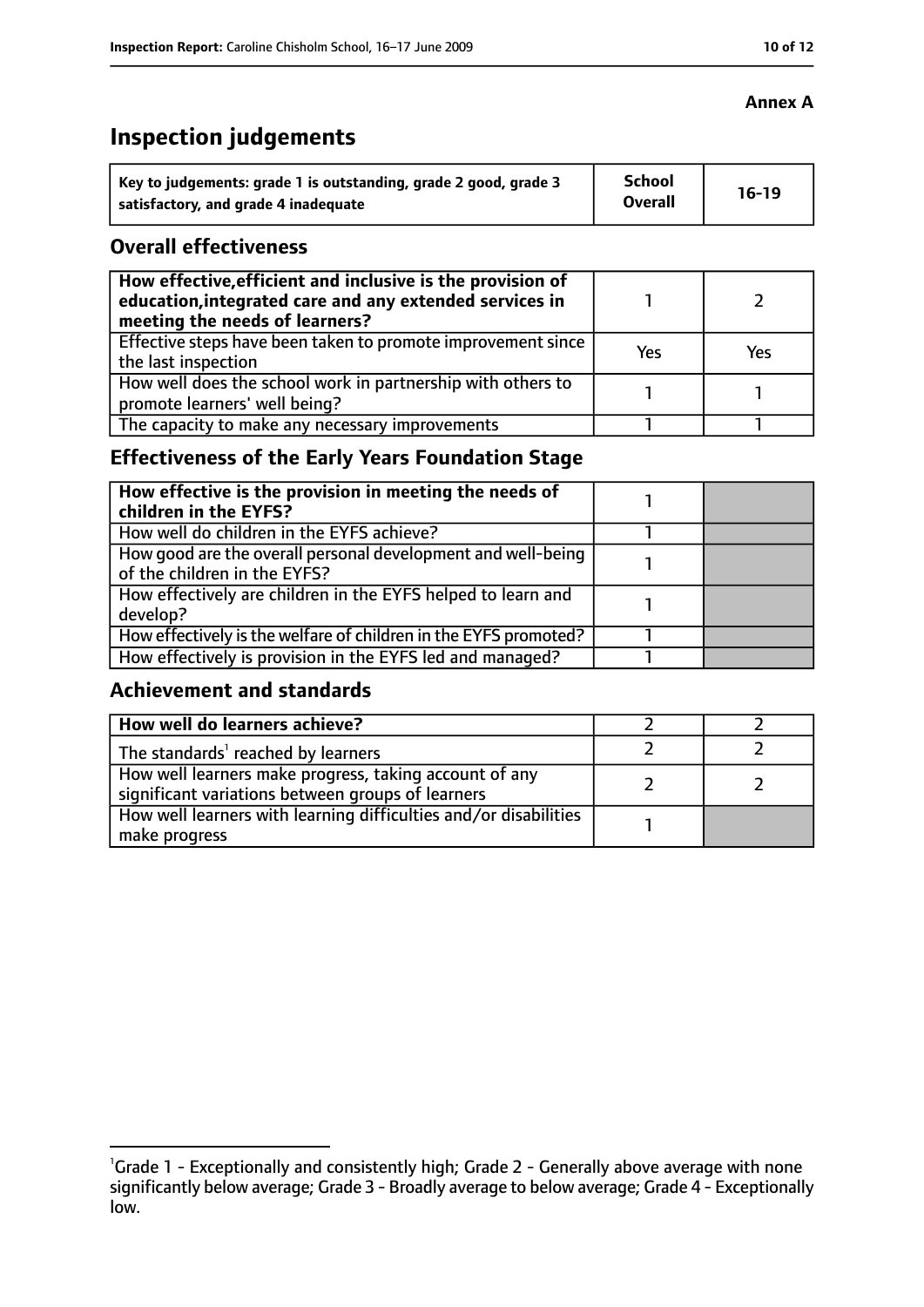# **Personal development and well-being**

| How good are the overall personal development and<br>well-being of the learners?                                 |  |
|------------------------------------------------------------------------------------------------------------------|--|
| The extent of learners' spiritual, moral, social and cultural<br>development                                     |  |
| The extent to which learners adopt healthy lifestyles                                                            |  |
| The extent to which learners adopt safe practices                                                                |  |
| The extent to which learners enjoy their education                                                               |  |
| The attendance of learners                                                                                       |  |
| The behaviour of learners                                                                                        |  |
| The extent to which learners make a positive contribution to<br>the community                                    |  |
| How well learners develop workplace and other skills that will<br>contribute to their future economic well-being |  |

# **The quality of provision**

| How effective are teaching and learning in meeting the<br>full range of learners' needs?              |  |
|-------------------------------------------------------------------------------------------------------|--|
| How well do the curriculum and other activities meet the range<br>of needs and interests of learners? |  |
| How well are learners cared for, quided and supported?                                                |  |

# **Leadership and management**

| How effective are leadership and management in raising<br>achievement and supporting all learners?                                                 |            |     |
|----------------------------------------------------------------------------------------------------------------------------------------------------|------------|-----|
| How effectively leaders and managers at all levels set clear<br>direction leading to improvement and promote high quality of<br>care and education |            |     |
| How effectively leaders and managers use challenging targets<br>to raise standards                                                                 |            |     |
| The effectiveness of the school's self-evaluation                                                                                                  |            |     |
| How well equality of opportunity is promoted and discrimination<br>eliminated                                                                      |            |     |
| How well does the school contribute to community cohesion?                                                                                         |            |     |
| How effectively and efficiently resources, including staff, are<br>deployed to achieve value for money                                             |            |     |
| The extent to which governors and other supervisory boards<br>discharge their responsibilities                                                     |            |     |
| Do procedures for safequarding learners meet current<br>qovernment requirements?                                                                   | <b>Yes</b> | Yes |
| Does this school require special measures?                                                                                                         | No         |     |
| Does this school require a notice to improve?                                                                                                      | No         |     |